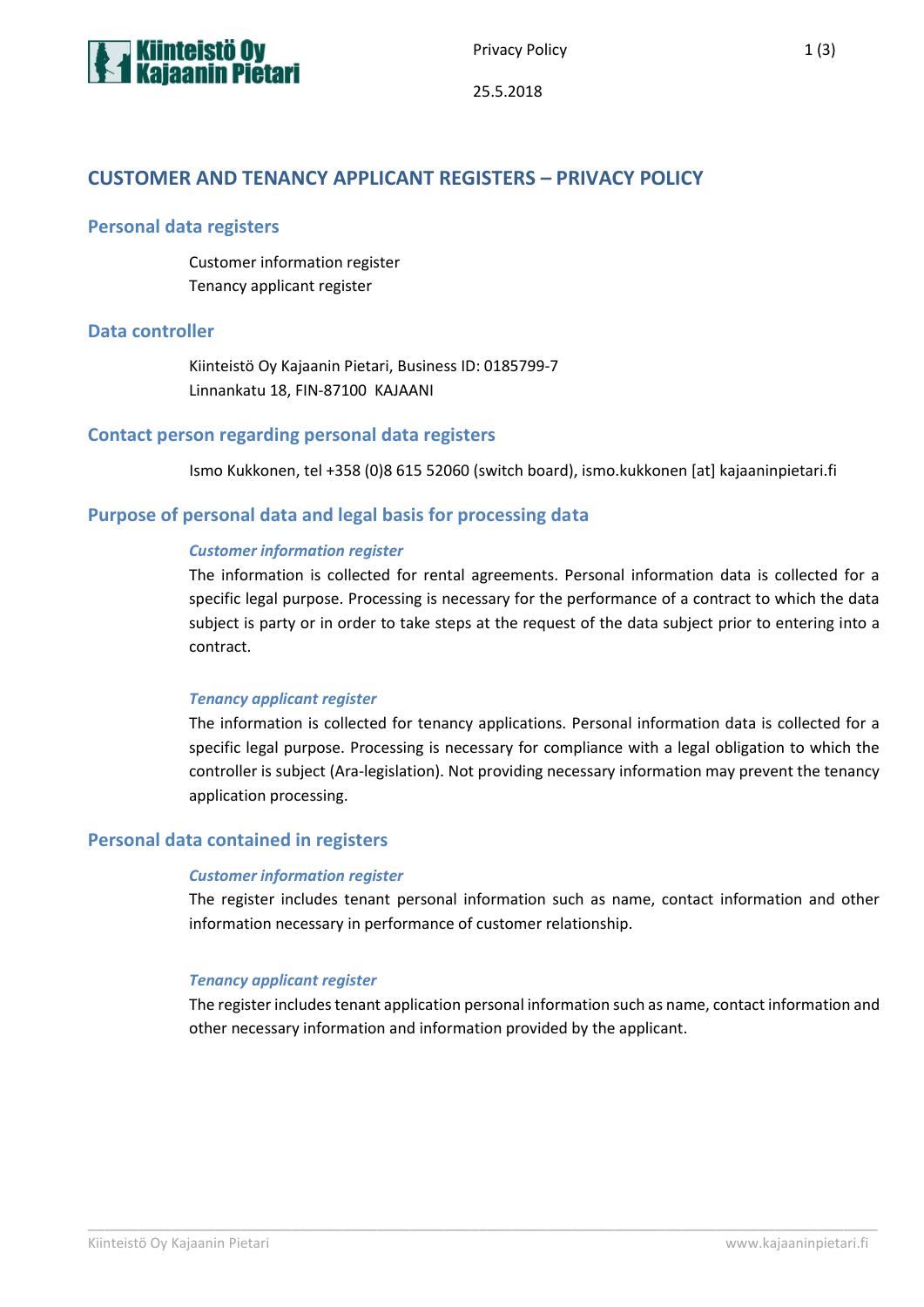

25.5.2018

## **Regular sources of data**

# *Customer information register*

Personal data is collected directly from the data subject.

#### *Tenancy applicant register*

Personal data is collected directly from the data subject. The applicant may also provide information of other persons applying for the same apartment, for example spouse or children's information.

## **Regular disclosure of data**

#### *Customer information register*

The personal data may be disclosed to third parties which provide necessary services related to accommodation such as property maintenance partners.

#### *Tenancy applicant register*

The personal is disclosed to Ara authorities according to Ara regulation requirements. The applicant information is transferred to customer information register when applicant accepts a rental agreement and becomes a customer.

## **Data transfers outside of EEA-area**

The data is not transferred outside of European Economic Area (EEA).

#### **Profiling and automated decision making**

The register information is not used for profiling nor automated decision making.

## **Duration of personal information storage**

#### *Customer information register*

The rental agreement information is stored for 6 fiscal years after the end of contract or last debt collected regarding the contract.

#### *Tenancy applicant register*

The tenant applicant information is stored according to Ara legislation requirements:

\_\_\_\_\_\_\_\_\_\_\_\_\_\_\_\_\_\_\_\_\_\_\_\_\_\_\_\_\_\_\_\_\_\_\_\_\_\_\_\_\_\_\_\_\_\_\_\_\_\_\_\_\_\_\_\_\_\_\_\_\_\_\_\_\_\_\_\_\_\_\_\_\_\_\_\_\_\_\_\_\_\_\_\_\_\_\_\_\_\_\_\_\_

| Application type                                 | Storage period                          |
|--------------------------------------------------|-----------------------------------------|
| Applications including attachment for applicants | 5 years counting from accepted          |
| who have entered into a contract                 | agreement                               |
| Applications not leading into a contract         | 5 years counting from the date of the   |
|                                                  | application                             |
| The tenant application decisions made by the     | 10 years according to instructions from |
| municipalities                                   | the association of municipalities       |